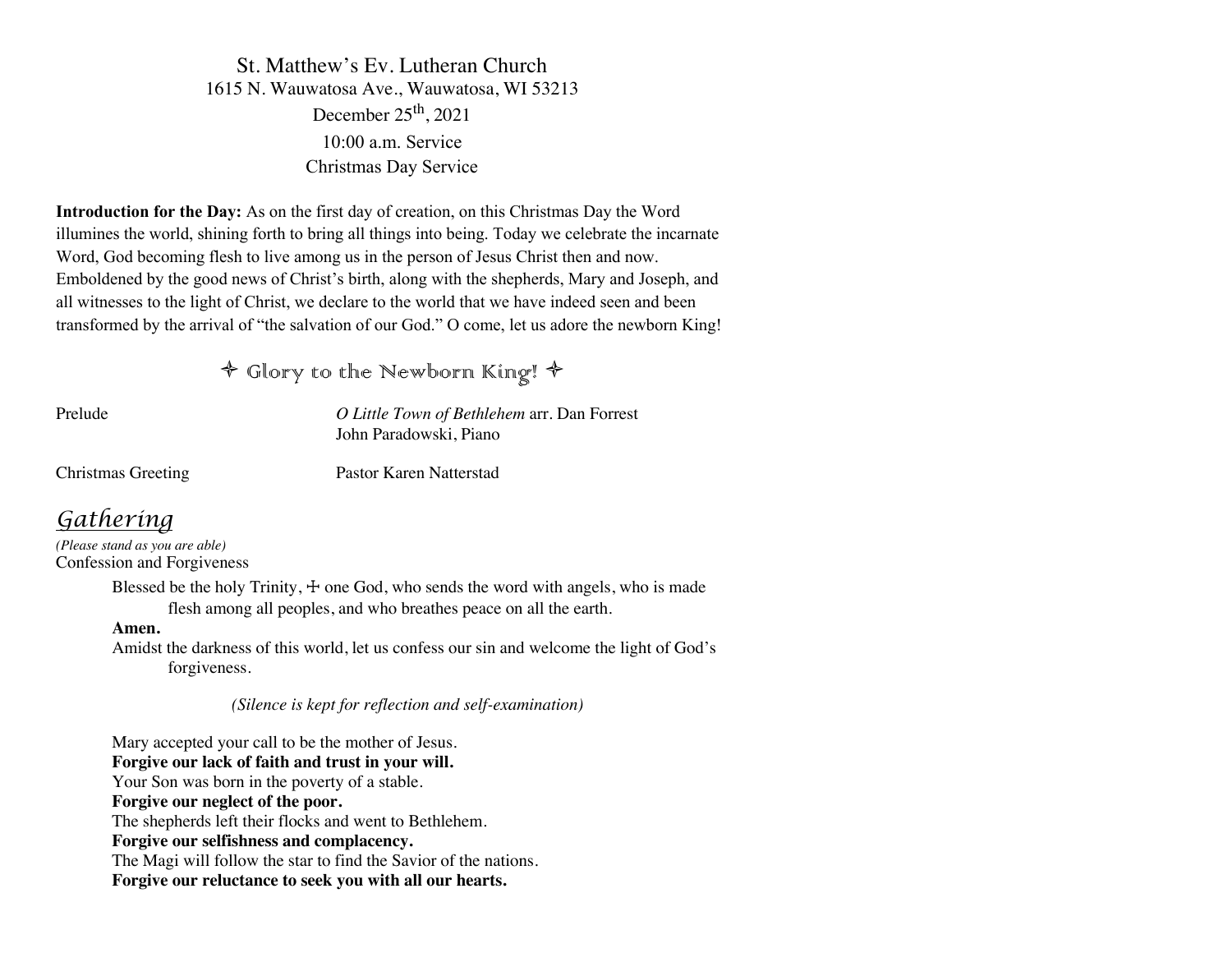The angel said, you shall call his name Jesus for he will save his people from their sins. With great joy, I announce to you the entire forgiveness of your sins, in the name of the Father, and of the Son, and the Holy Spirit.

#### **Amen.**

#### Gathering Carol **#283 Oh, Come, All Ye Faithful**

Christmas Litany and Apostolic Greeting

Love's pure light dawns on the world.

**In the midst of our darkness, we can see light.** Light in the night sky, light in deep space-- **Stars shine upon the kingdom of love.** Light in the stable, light in the stall-- **Jesus Christ glows with love from above.** Light on the hillside, light in the field-- **Angels in glory tell of God's love.** May the grace of our Lord Jesus Christ, the love of God, and the communion of the Holy Spirit be with you always.

**And also with you.**

#### Carol of Praise **#289 Angels We Have Heard on High**

Prayer of the Day

Almighty God, you gave us your only Son to take on our human nature and to illumine the world with your light. By your grace adopt us as your children and enlighten us with your Spirit, through Jesus Christ, our Redeemer and Lord, who lives and reigns with you and the Holy Spirit, one God, now and forever.

**Amen.**

 $\diamondsuit$  In the Beginning Was the Word  $\diamondsuit$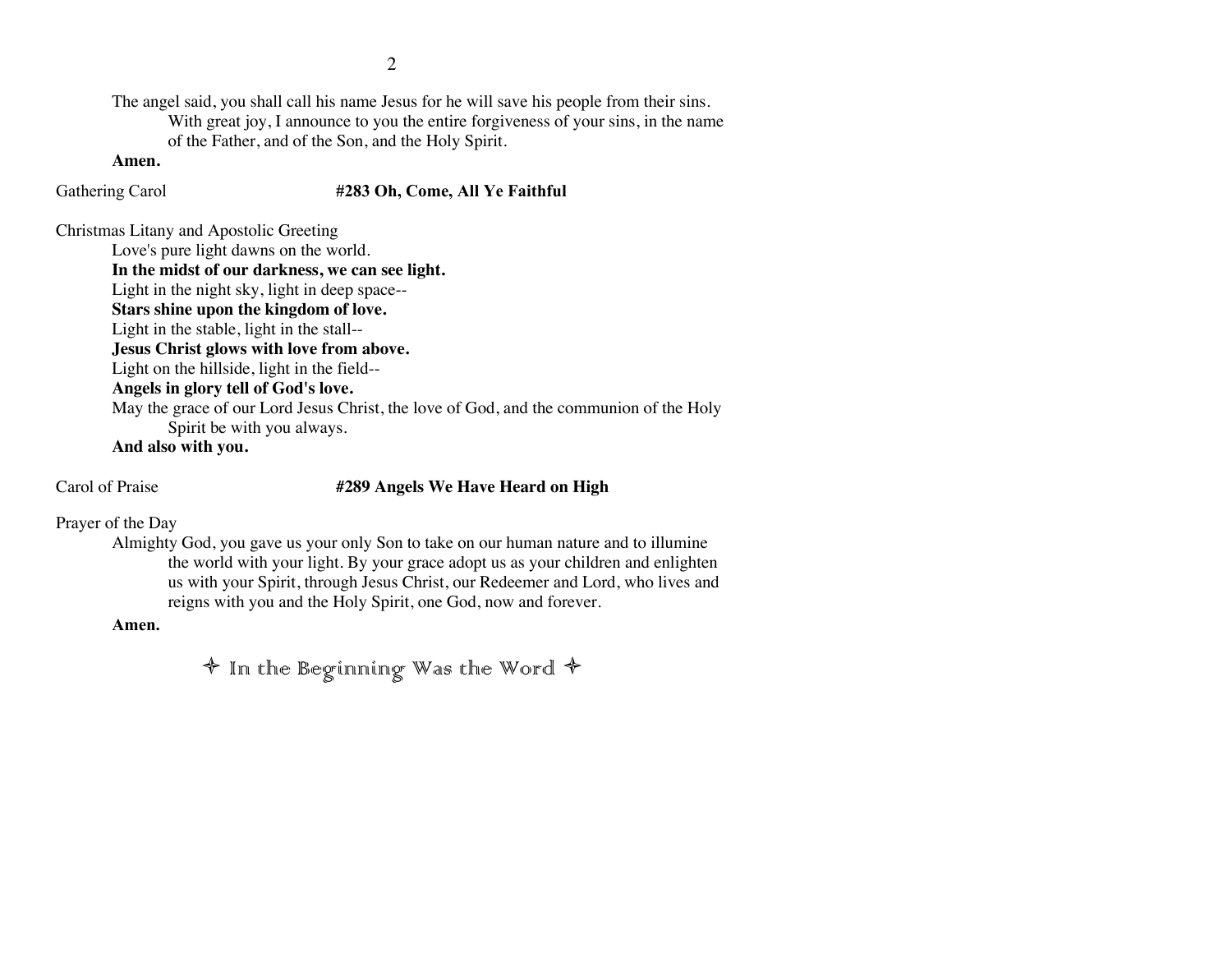*Word*

*(Please be seated)*

First Reading Isaiah 52:7-10

*Isaiah proclaims news of great joy: "Your God reigns!" Just as God saved the people from oppression in Egypt, God delivers Israel from exile. All the earth will witness the saving acts of God.*

A reading from Isaiah, chapter 52.

- How beautiful upon the mountains are the feet of the messenger who announces peace, who brings good news, who announces salvation, who says to Zion, "Your God reigns."
- Listen! Your sentinels lift up their voices, together they sing for joy; for in plain sight they see the return of the LORD to Zion.
- Break forth together into singing, you ruins of Jerusalem; for the LORD has comforted his people, he has redeemed Jerusalem.
- The LORD has bared his holy arm before the eyes of all the nations; and all the ends of the earth shall see the salvation of our God.

Word of God, word of life. **Thanks be to God.**

Second Reading Hebrews 1:1-4

*This letter opens with a lofty declaration of Jesus' preeminent status as the Son through whom God created the world and through whom our sins are cleansed. God speaks to us now through the Son, who is exalted even above the angels.*

A reading from Hebrews, chapter 1.

- Long ago God spoke to our ancestors in many and various ways by the prophets, but in these last days he has spoken to us by a Son, whom he appointed heir of all things, through whom he also created the worlds.
- He is the reflection of God's glory and the exact imprint of God's very being, and he sustains all things by his powerful word. When he had made purification for sins, he sat down at the right hand of the Majesty on high, having become as much superior to angels as the name he has inherited is more excellent than theirs.

Word of God, word of life. **Thanks be to God.**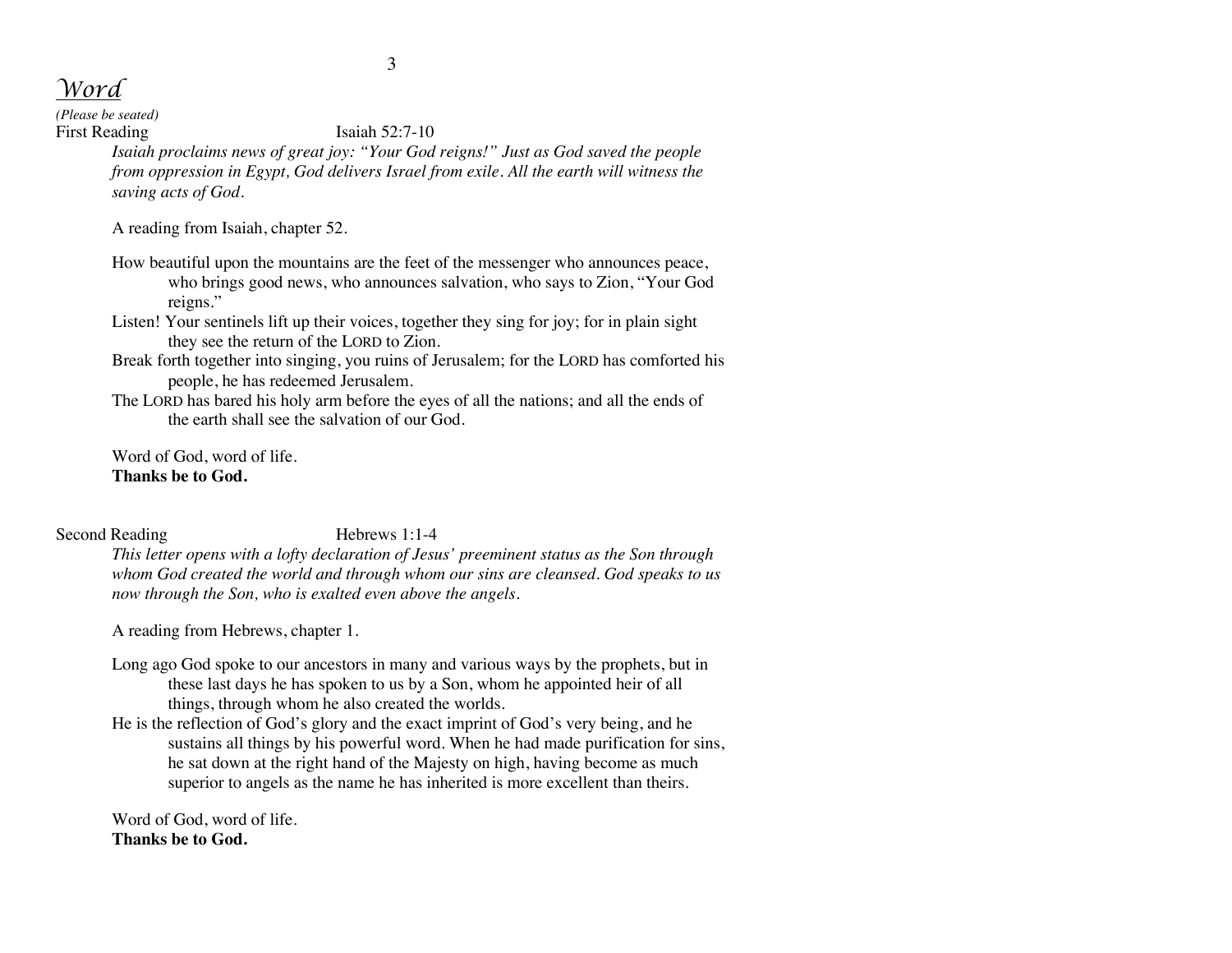

Music: African American Spiritual. Tune: Go Tell It 78 76 76 76. Text: African American Spiritual, refrain; John W. Work Jr. 1872-1925, stanzas, alt.

#### Gospel John 1:1-14

*The prologue to the Gospel of John describes Jesus as the Word of God made flesh, the one who reveals God to be "full of grace and truth."*

A reading from the Gospel of John, Chapter 1.

- In the beginning was the Word, and the Word was with God, and the Word was God. He was in the beginning with God. All things came into being through him, and without him not one thing came into being. What has come into being in him was life, and the life was the light of all people. The light shines in the darkness, and the darkness did not overcome it.
- There was a man sent from God, whose name was John. He came as a witness to testify to the light, so that all might believe through him. He himself was not the light, but he came to testify to the light. The true light, which enlightens everyone, was coming into the world.
- He was in the world, and the world came into being through him; yet the world did not know him. He came to what was his own, and his own people did not accept him. But to all who received him, who believed in his name, he gave power to become children of God, who were born, not of blood or of the will of the flesh or of the will of man, but of God.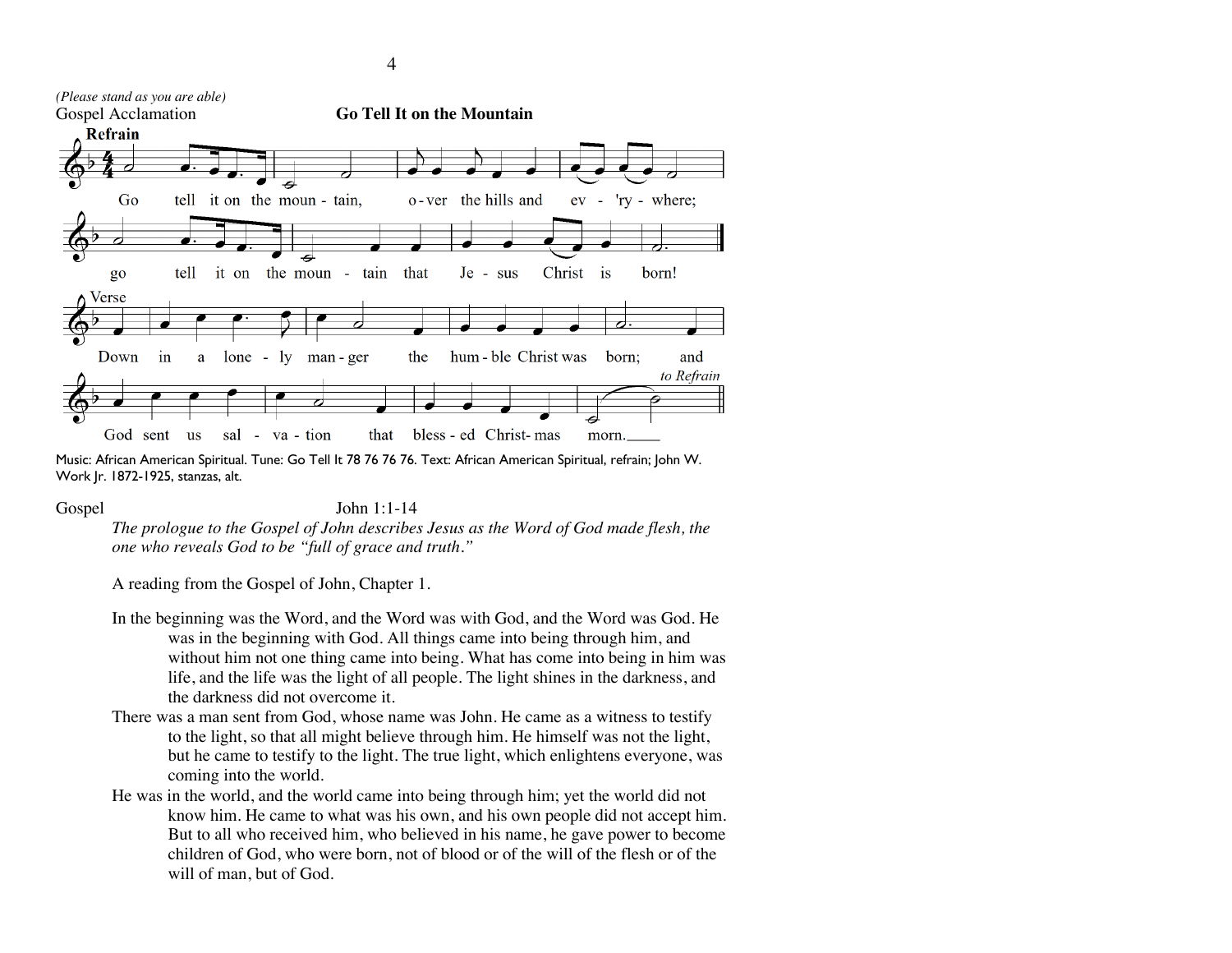And the Word became flesh and lived among us, and we have seen his glory, the glory as of a father's only son, full of grace and truth.

Word of God, word of life. **Thanks be to God.**

*(Please be seated)*

Sermon Pastor Karen Natterstad

*(Please stand as you are able)*

Hymn of the Day **#267 Joy to the World**  *(Prayer Cards will be collected during the Hymn of the Day)*

Profession of Faith The Nicene Creed

**We believe in one God, the Father, the Almighty, maker of heaven and earth, of all that is, seen and unseen.**

**We believe in one Lord, Jesus Christ, the only Son of God, eternally begotten of the Father, God from God, Light from Light, true God from true God, begotten, not made, of one Being with the Father; through him all things were made. For us and for our salvation he came down from heaven, was incarnate of the Holy Spirit and the virgin Mary and became truly human. For our sake he was crucified under Pontius Pilate; he suffered death and was buried. On the third day he rose again in accordance with the scriptures; he ascended into heaven and is seated at the right hand of the Father. He will come again in glory to judge the living and the dead, and his kingdom will have no end. We believe in the Holy Spirit, the Lord, the giver of life, who proceeds from the Father and the Son, who with the Father and the Son is worshiped and glorified, who has spoken through the prophets. We believe in one holy catholic and apostolic church. We acknowledge one baptism for the forgiveness of sins. We look for the resurrection of the dead, and the life of the world to come. Amen.**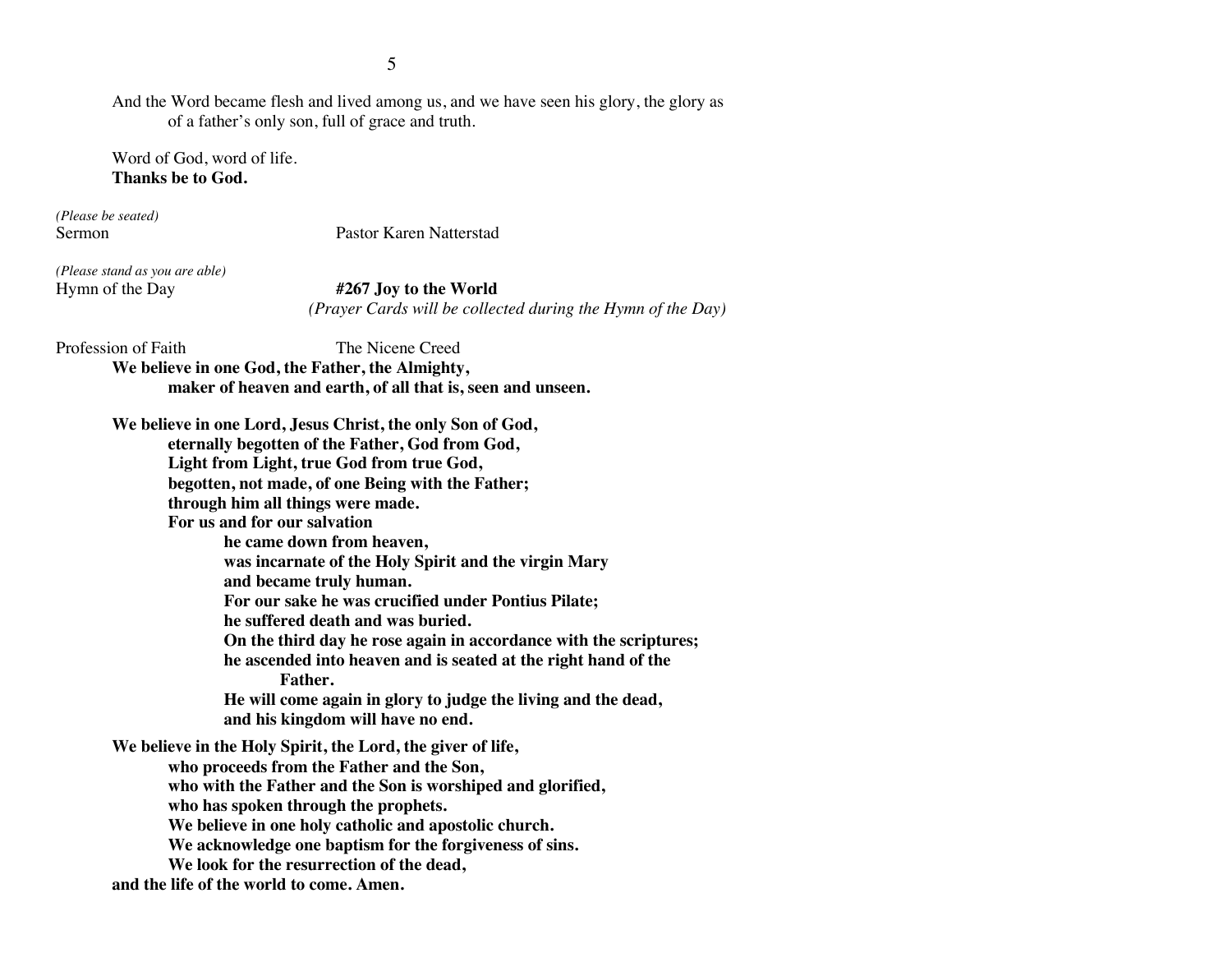6

Prayers of Intercession

Joining our voices with the heavenly host and Christians throughout time and space, let us pray for the church, the world, and all in need.

…Lord in your mercy. **Hear our prayer.**

Rejoicing in your Word made flesh among us, we commend these prayers to you, confident of your grace and love made known to us in Jesus Christ, our Savior.

**Amen.**

Sharing of Christmas Peace

At the birth of Christ the angels sang of peace and goodwill. May the peace of the Lord be with you always.

**And also with you.**

 $\triangle$  And the Word was Made Flesh  $\triangle$ 

# *Meal*

*(Please be seated)* Musical Offertory *Wexford Carol* arr. by Howard Helvey Offertory Carol **#288 Good Christian Friends, Rejoice** *(Please stand as you are able)* Offertory Prayer Gracious God, your Word-made-flesh brings harmony to the earth. As we offer ourselves and these your gifts, prepare us to receive the grace and truth you offer at this table and renew in us the song of your salvation, in Jesus Christ our Savior. **Amen.** Words of Institution The Lord's Prayer Gathered into one by the Holy Spirit, let us pray as Jesus taught us. **Our Father in heaven, hallowed be your name, your kingdom come, your will be done, on earth as in heaven. Give us today our daily bread. Forgive us our sins as we forgive those who sin against us. Save us from the time of trial and deliver us from evil. For the kingdom, the power, and the glory are yours, now and forever. Amen.**